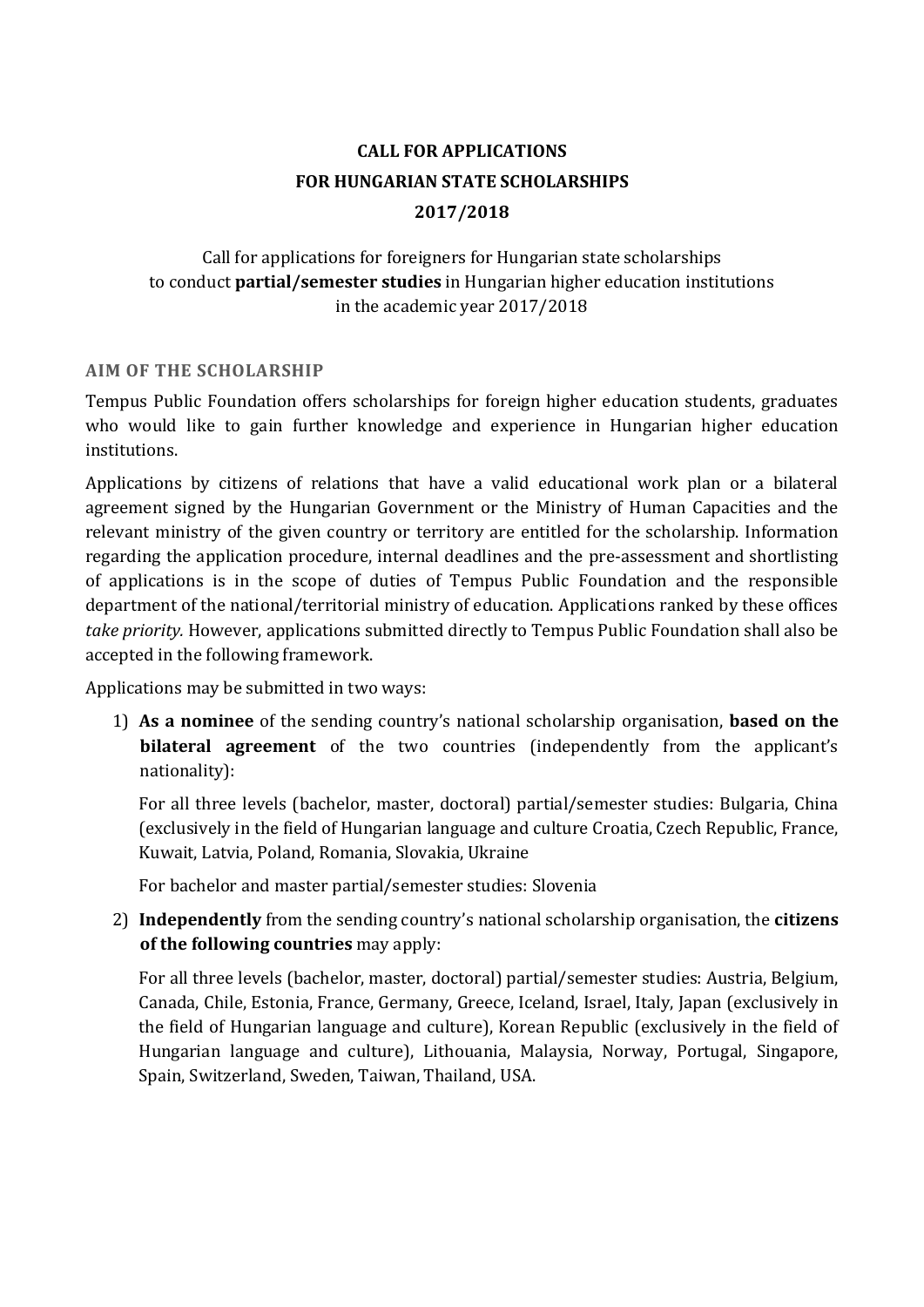## **SCHOLARSHIP TYPES AND ELIGIBILITY**

# **Bachelor/Master/Doctoral partial/semester studies (3-10 months)**

Applicants, as future ministerial scholarship holders for partial/semester bachelor, master and doctoral studies, can only apply for programs held in **Hungarian language** (except for art studies where studies in English is possible). The tuition fee is covered by the Hungarian state.

**Partial/semester bachelor or master studies** (3-10 months) are primarily for students majoring in Hungarian language and literature, as well as for other students enrolled outside Hungary at the bachelor or master level or in a single-track higher education programme, such as General Medicine, Dentistry, Pharmaceutical or Veterinary Studies, Architecture and Law. To apply, students are required to have minimum two completed semesters at their home institutions.

Partial/semester studies are available only for those who are **enrolled in one of the higher education institutions** of the partner relations. The enrolled status is necessary at the moment of application, as well.

**Partial/semester doctoral studies** (1-10 months) are available for applicants who are enrolled in a PhD programme at an accredited higher education institution in a foreign country (not in Hungary).

**Students may apply only once within a course of studies** (once during their bachelor studies, and once during their master's).

### CASES OF NON-ELIGIBILITY

- Foreign citizens with an immigration/ settlement permit or in the course of applying for such a permit in Hungary, or dual citizens
- Foreign citizens with permanent residence in Hungary
- Foreign citizens employed on a permanent basis as defined by the Hungarian Labour Law
- $\rightarrow$  Students in employment applying for part-time or correspondence study programmes

### AGE LIMIT FOR APPLICANTS

For all types of state scholarships applicants must be over 18 at the time of submitting the application. There is no age limit.

### FURTHER INFORMATION

Scholarships offered by Tempus Public Foundation allow for studies in any field of arts or sciences at an accredited Hungarian state- or church-owned higher education institution.

**At most one application can be submitted (in case of several applications, the last one will be considered as valid).** Students may submit another application for summer courses.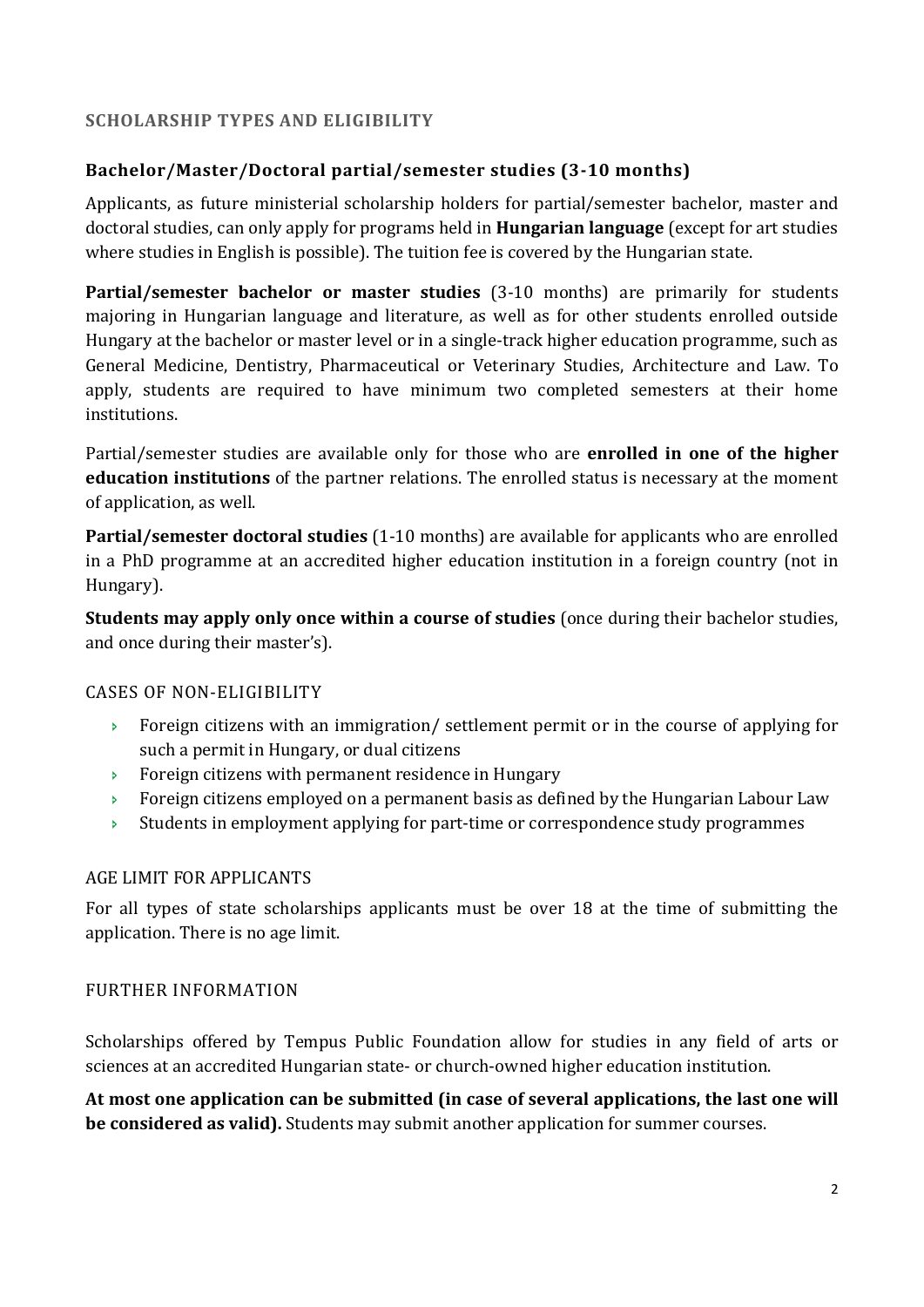**In one application cycle applicants may obtain maximum two state scholarships** as long as the two scholarship periods do not overlap. Applicants should indicate their order of preference in the online application.

In case of receiving **other simultaneous scholarships** covered by the Hungarian state applicants are not eligible for the state scholarship.

For the same period only one scholarship by Tempus Public Foundation may be used.

Scholarship-holders must stay in Hungary during the entire period of their studies, excluding school and bank holidays.

# **Scholarships has to be implemented during the academic year 2017/2018 and must be finished by 30th June 2018 at latest.**

# **Postponement**

The granted scholarship can only be used within the implementation period indicated in the call, so it cannot be postponed to the following academic year.

To modify the starting date within the implementation period can be arranged after receiving the consent of the host institution under the condition that the scholarship holder informs Tempus Public Foundation through its bilateral state scholarships officer (see Tempus Public Foundation's contact persons according to the countries of origin here: http://tka.hu/international-programmes/4127/bilateral-state-scholarships).

# **Resignation**

In case the applicant cannot or do not want to use the scholarship within the period approved by the decision of Tempus Public Foundation, a new application for the following academic year has to be submitted. The applicant is requested to inform his/her Tempus Public Foundation through its bilateral state scholarships officer by email, as well as the host institution, without delay (see Tempus Public Foundation's contact persons according to the countries of origin here: http://tka.hu/international-programmes/4127/bilateral-state-scholarships).

# **Vis maior**

The scholarship holder is entitled to interrupt/finish the scholarship due to a vis maior situation occuring during his/her scholarship period. In this case, the scholarship holder has to inform his/her Tempus Public Foundation bilateral state scholarships officer by email, as well as the host institution, without delay (see Tempus Public Foundation's contact persons according to the countries of origin here: http://tka.hu/international-programmes/4127/bilateral-statescholarships).

After being informed about the vis maior situation, Tempus Public Foundation will fix the extent of the time-proportional reimbursement of the grant and will inform the scholarship holder accordingly.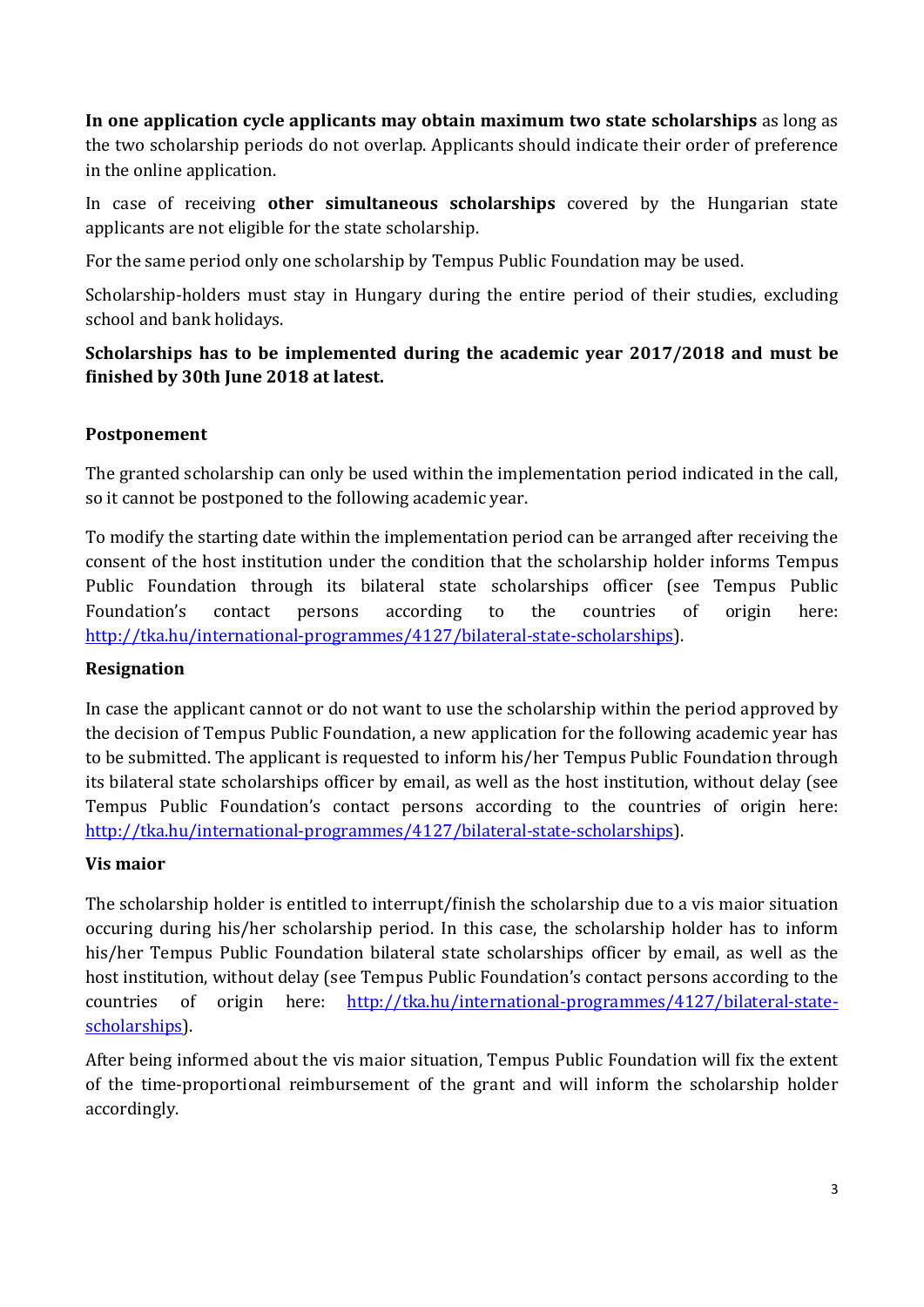#### **SUBMITTING THE APPLICATION**

Applicants should submit their applications **only in the online system** of Tempus Public Foundation (www.scholarship.hu).

**Please note that we can only accept complete applications submitted before the deadline through the online system. Applications submitted via post or e-mail will not be accepted.** 

Before starting the online procedure please read our **Online Application Guide** carefully (http://tka.hu/international-programmes/4133/information-for-applicants )

#### **Deadline: 30 January 2017, Monday 11 pm**

#### **Please note that applications with formal errors and incomplete applications**

#### **will be automatically rejected.**

### **Please keep your USER ID and PASSWORD used for registration as you will need them later on.**

Note: Applicants applying under the work plan system should submit their applications and required documents to the organization responsible for scholarships in the sending relation, too. These scholarship offices or responsible ministries work with individual deadlines. Applicants are advised to contact the responsible organisation of their sending relation as soon as possible so that the given relation can officially review, rank and nominate the applications to Tempus Public Foundation.

#### **APPLICATION PROCEDURE**

The Hungarian party evaluates applications nominated and ranked by partner offices, as well as individually submitted applications and it examines the applicants' eligibility.

It is followed by a formal assessment by Tempus Public Foundation. Formally correct applications will be evaluated professionally along the requirements listed in the Call for applications.

Preference is given to applicants nominated by their sending relation in the selection procedure if they reach at least 15 points in the course of professional evaluation.

Any kind of undue influence on the professional evaluation or the application procedure cause immediate exclusion from the selection procedure.

Scholarships are granted by the Board of Trustees of Tempus Public Foundation in the name of the Minister responsible for education in Hungary. The **list of successful applicants** will be published **on the website** of Tempus Public Foundation in the course of **May-June 2017**.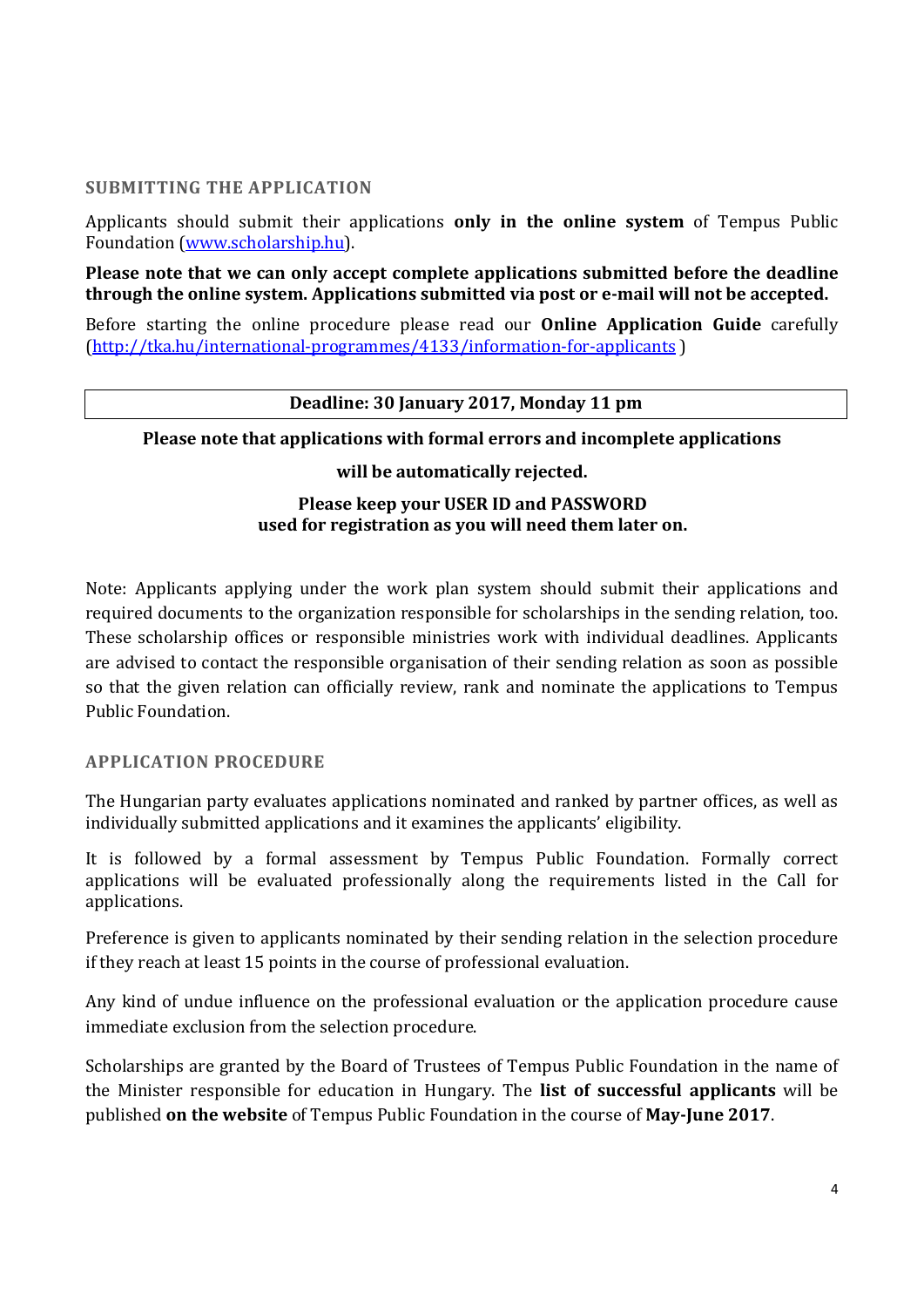All applicants (in case of nomination the national/territorial partner offices, too) will be informed of the final result of the application (awarded scholarship/waiting list/rejection) electronically (in special circumstances, by post, too) by Tempus Public Foundation. At the same time successful applicants will be provided with information concerning the terms and conditions needed to organise their stay in Hungary. In case of research, Tempus Public Foundation informs the host institute, as well.

There is no appeal to the decision.

## **DOCUMENTS TO BE SUBMITTED**

Applicants should submit their applications in the **online application system** of Tempus Public Foundation (www.scholarship.hu). It can be reached and filled in **in Hungarian and in English.** 

The language of the **documents** (eg, highest degree, language exam, certificate of student status) to be uploaded in the online system can be **Hungarian, English, French or German**. If they are not written in either of these four languages, their **official Hungarian or English translations** must also be attached. Documents with the stamp and signature of the issuing institution on letterhead can be considered as official, there is no need to have it translated by a translator office.

### **Bachelor or master or doctoral partial/semester studies:**

Application documents necessary **for all applicants** of partial/semester studies:

- 1. Application form of Tempus Public Foundation (downloadable from the online system). It is an electronic document only, and *after signing it*, it shall be uploaded scanned.
- 2. Certificate of enrollment issued by the applicant's host institution (copy of the original document and its official Hungarian or English translation). Application may be submitted in the first year of the particular education cycle at the earliest.
- 3. No more than a 3-month-old medical certificate issued by a GP of satisfactory health condition for studies (no contagious disease). Original copy and its certified Hungarian or English translation. No template available.
- 4. Copy of the picture page of ID card or passport.

### **For bachelor or master partial/semester studies:**

- 5. Motivation letter minimum 1- maximum 2 pages long
- 6. Copy of Transcript of Records (original copy and its certified Hungarian or English translation)
	- o for bachelor studies: copy of the Transcript of Records of the last two completed semesters
	- $\circ$  for master studies: copy of the bachelor's degree (it can be submitted up to the start of the studies in case it is not issued until the deadline)
- 7. Proof of Hungarian language proficiency required for the completion of the studies (at least B2 knowledge, for example language exam certificate, or certificate (in Hungarian or English) issued by the sending institution, Hungarian institute, or consul.)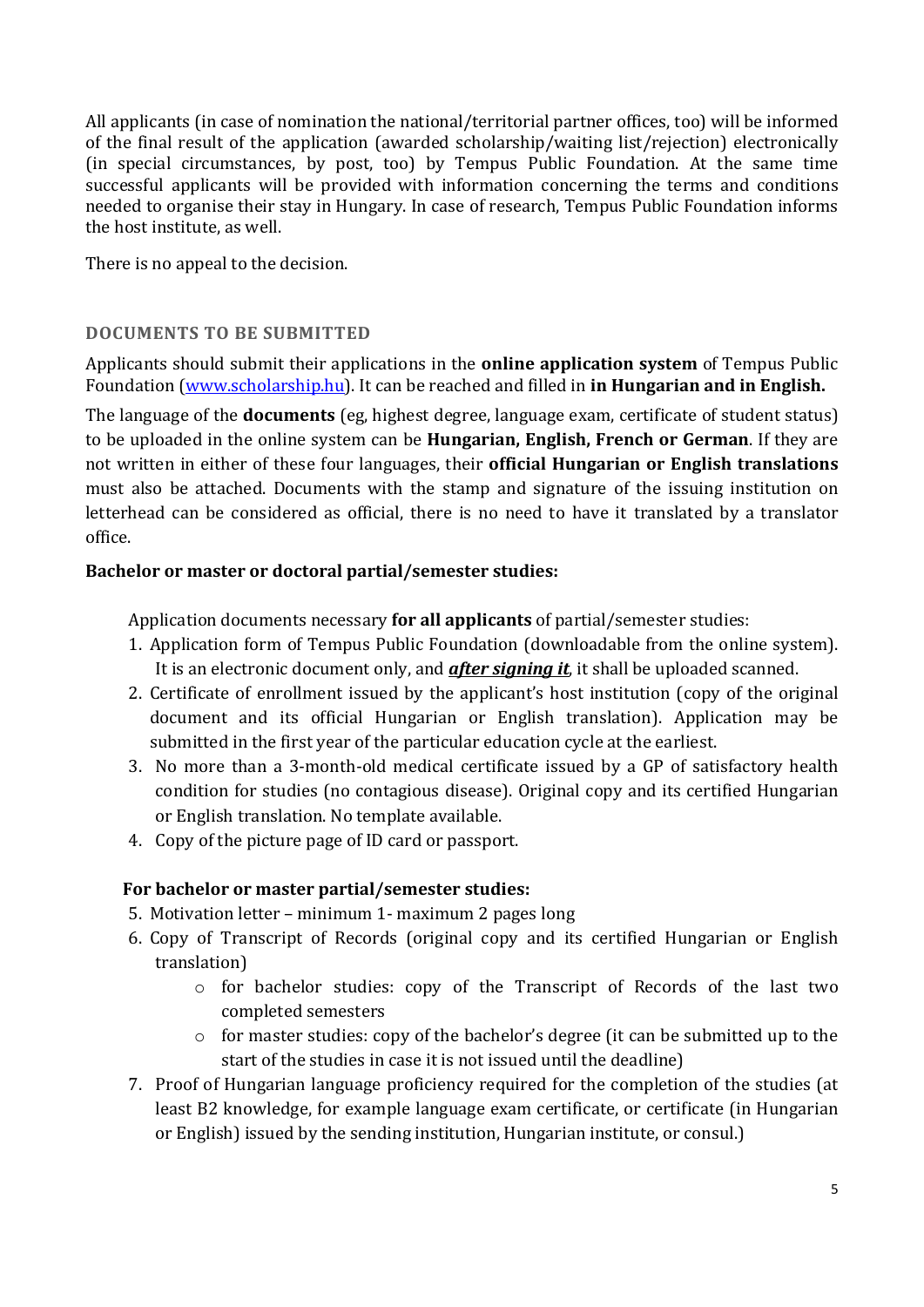8. Preliminary Letter of Invitation issued by the relevant head of department and/or international office of a Hungarian higher education institution.

# **For doctoral partial/semester studies**:

- 5. Precise and detailed work plan minimum 1- maximum 2-pages long (according to the work plan template)
- 6. Copy of highest degree/diploma (original copy and its certified Hungarian or English translation)
- 7. Proof of Hungarian language proficiency required for the completion of the studies (at least B2 knowledge, for example language exam certificate, or certificate (in Hungarian or English) issued by the sending institution, Hungarian institute, or consul.)
- 8. Publication list
- 9. Letter of Invitation issued by an accredited Hungarian doctoral school
- 10. Two Letters of Recommendation from two recognized experts in the relevant discipline with original signature, on institutional letter-head. The signers of the Letters of Recommendations cannot be the same as of the Letter of Invitation.

# **ART SCHOLARSHIPS**

# **Applicants for art scholarships must attach the following supplementary documents:**

- Fine and applied arts: documentation of 5 works of art (indicating the date of creating) or the link of the webpage where the works are available.
- Performing arts: records of performing 3 pieces of different styles or link to the webpage where the records/performances are available.

The portfolio should be uploaded in the field 'Other documents' in the online system of Tempus Public Foundation (listing the links of the downloadable portfolio in a document).

Fine, applied and performing artists may be required by the host university to submit a more detailed portfolio before being granted a scholarship.

**Applicants to Liszt Academy of Music (LFZE),** before preparing and submitting their application, should contact the International Department of the Academy for detailed information on specific opportunities and also ask for a Letter of Invitation.

# **Contact:** e-mail: Csallo.Edina@lisztakademia.hu, Phone: +36 1 462 4616

Letters of Invitation signed by department heads are not accepted.

Applicants should also send their application to Liszt Academy of Music before 15 April besides submitting it to Tempus Public Foundation and – depending on the type of scholarship and programme – they have to send a portfolio (for further information applicants shall contact the Academy). Applicants should indicate on the application form that they applied for state scholarship to Tempus Public Foundation at the same time.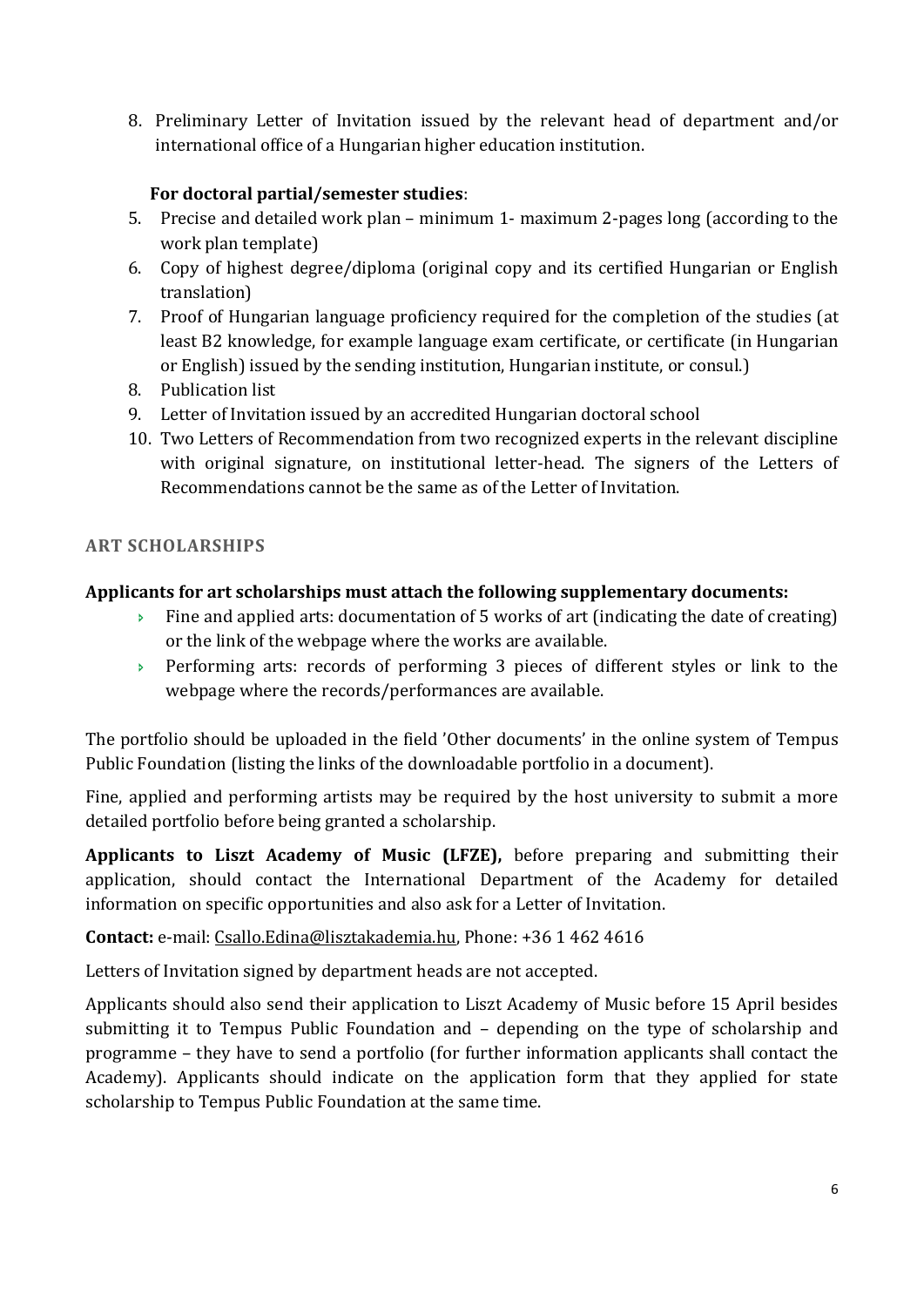### **SCHOLARSHIP RATES**

Scholarship-holders who were nominated by their sending relation from the Czech Republic, Poland and the Slovak Republic **receive their stipend from their sending relation**. Hence, the amount of their stipend is set by the respective scholarship offices of these countries. The host institution provides scholarship-holders with accommodation in student hostels.

# **Bachelor/Master/Doctoral partial/semester studies (3-10 months)**

Bachelor and Master partial/semester studies:

Stipend: 40 460 HUF/month/not covering the cost of living/

Accommodation: student hostel accommodation depending on the capacity of the university, paid by the scholarship-holder

Doctoral partial/semester studies:

Stipend: 140 000 HUF/month /not necessarily covering the cost of living/

Accommodation: student hostel accommodation depending on the capacity of the university, paid by the scholarship-holder.

### **FURTHER INFORMATION ON FINANCIAL PROVISIONS**

State scholarships cannot be awarded at the same time with any other scholarships granted by the Hungarian state. In case scholarship holders are granted another scholarship or get any other financial support (wage) for the same scholarship period, they must withdraw their state scholarship.

The scholarship is meant to cover the living expenses of only one person, it does not necessarily cover all expenses during the scholarship period, so there is no availability for further allowance or visa for accompanying persons. In case of long-term research stays and studies payment of the stipend will not be effectuated immediately upon arrival to Hungary. Therefore scholarship holders are advised to have a sufficient amount of money to cover their living costs for at least one month in Hungary. In case of one-month or shorter stays, it is possible that their stipend may be transferred only a few days before – or after - leaving Hungary.

Apart from the above-mentioned costs, Tempus Public Foundation cannot ensure any other allowance or support.

### **Travel expenses**

Travel expenses to Hungary, within Hungary and back to the country of origin are not covered by Tempus Public Foundation.